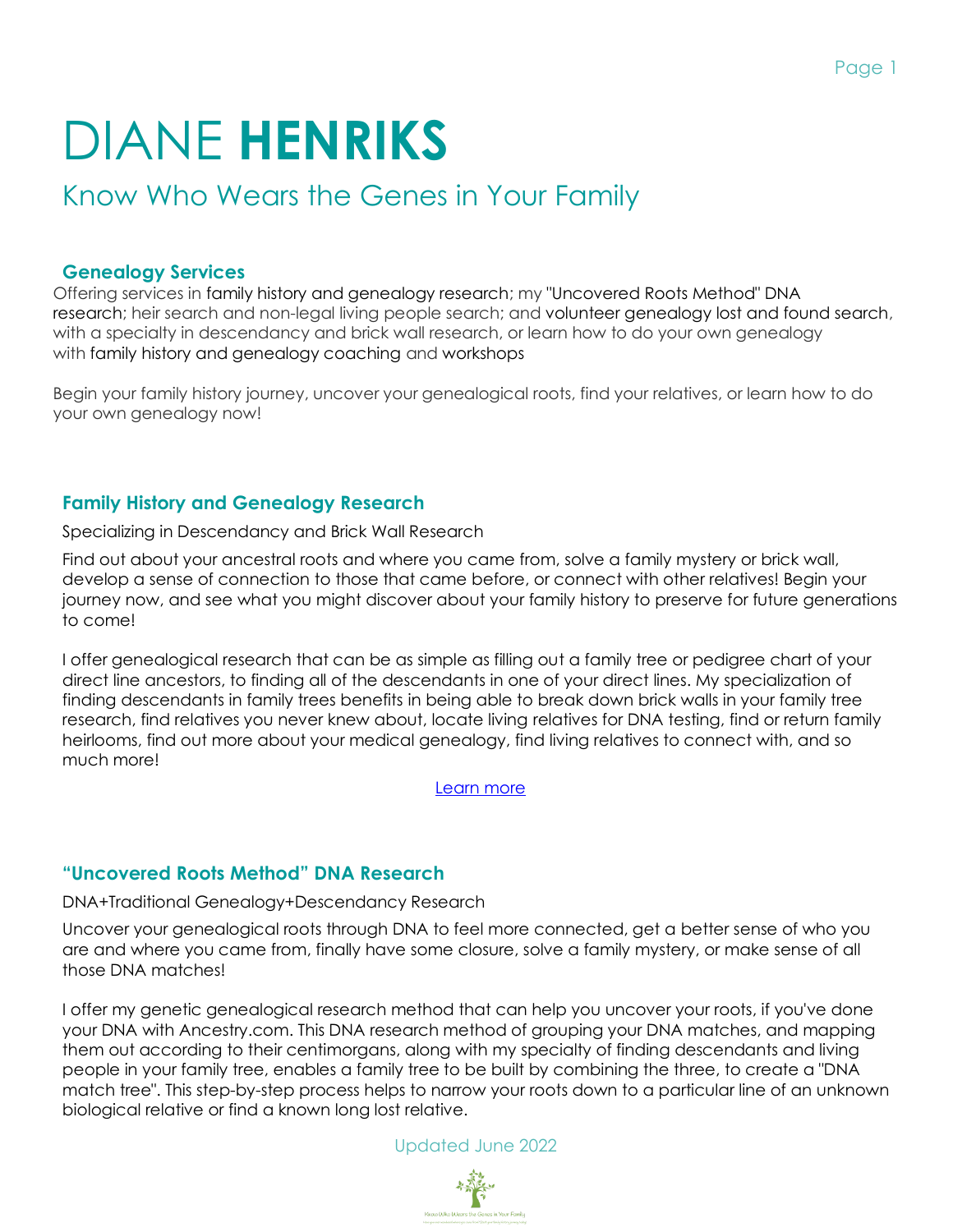[Learn more](https://www.knowwhowearsthegenesinyourfamily.com/uncovered-roots-method-research.html)

#### **Heir Search**

Legal and Non-Legal Living People Search

Using advanced deductive reasoning and logical constructs to thoroughly investigate a case, with a specialty in finding living descendants in family trees, Know Who Wears the Genes in Your Family has worked closely with private investigators to find living people, whether it be for an unclaimed estate or for a criminal investigation, and has done living people search for non-legal matters as well, such as finding living descendants to pass on family heirlooms, to tracking down a long lost relative, by combining traditional genealogy research with descendancy research and living people search.

[Learn more](https://www.knowwhowearsthegenesinyourfamily.com/heir-search.html)

#### **Volunteer Genealogy Lost and Found Search**

Whether it be to find a long lost relative or to return heirlooms to a living descendant, Know Who Wears the Genes in Your Family offers volunteer genealogy lost and found search for specialty cases. This volunteer genealogy research service is offered one case at a time, on a first come first serve basis.

[Learn more](https://www.knowwhowearsthegenesinyourfamily.com/volunteer-genealogy-lost-and-found-search.html)

## **Family History and Genealogy Coaching**

Personal Walk-through Coaching

Are you in the process of doing YOUR OWN GENEALOGY RESEARCH to find your ancestral roots and where you came from; solve a family mystery or genealogy brick wall; develop a sense of connection to those that came before; connect with other relatives; or make sense of all of those DNA matches, but you need a little help along the way?

Start your journey with your own personal, one-on-one genealogy coach now, and begin your family history to preserve for future generations!

[Learn more](https://www.knowwhowearsthegenesinyourfamily.com/family-history-and-genealogy-coaching.html)

## **Family History and Genealogy Workshops**

Small Group Walk-through Lessons

Are you more interested in doing YOUR OWN GENEALOGY RESEARCH to find out about your ancestral roots and where you came from, solve a family mystery or genealogy brick wall, develop a sense of connection to those that came before, connect with other relatives, or make sense of all of those DNA matches?

Begin your journey with these small group, genealogical research workshops now, and see what you might learn while working on your own family history!

Updated June 2022